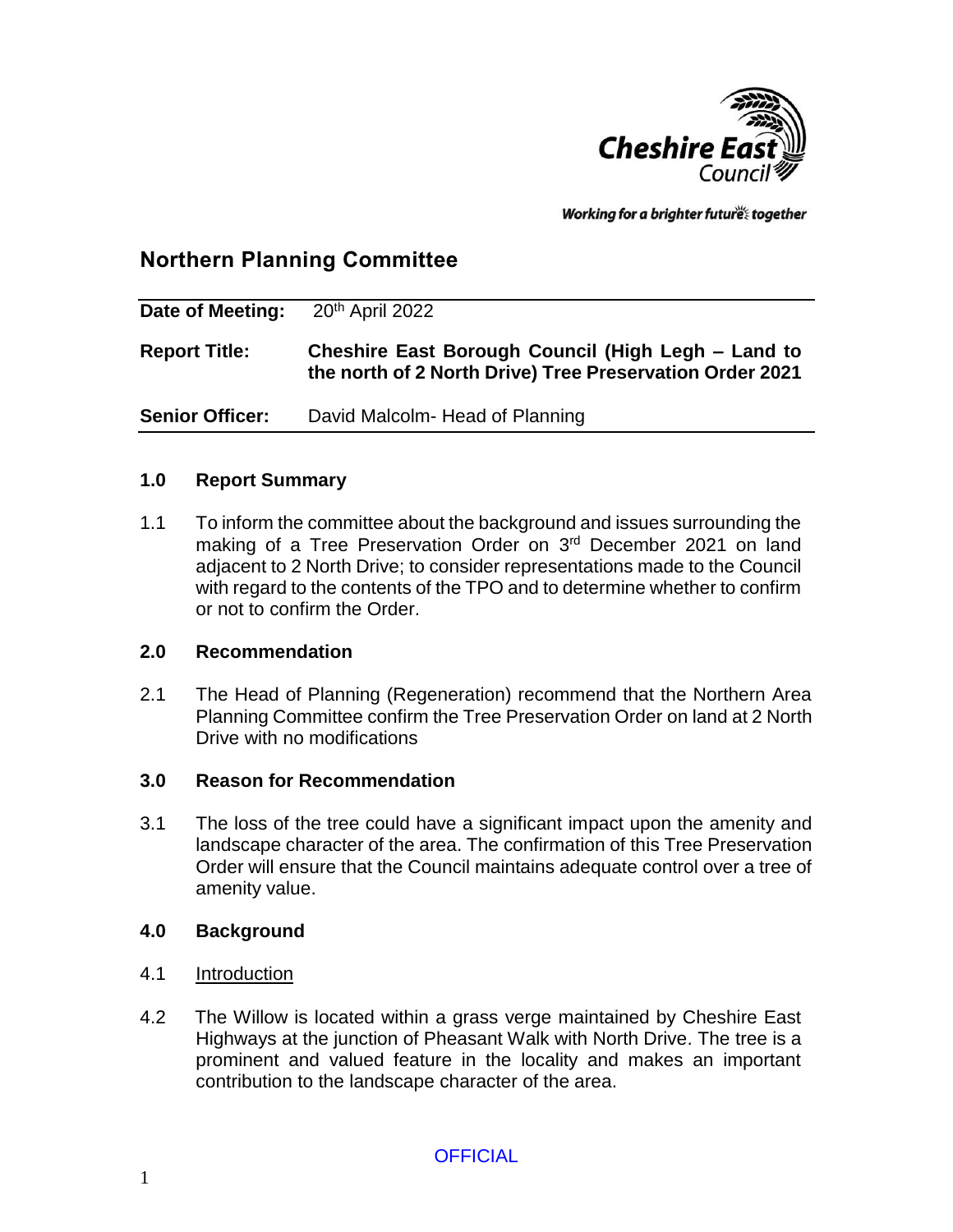- 4.3 The circumstances are that a report was received from several members of the public that a plot of land (394 square metres) to the north of 2 North Drive was advertised for sale at public auction on 7th/8th December 2021. The area of amenity space contains a large early mature Willow and while no planning consent has been applied for; the sale package included a development viability survey which indicated the footprint of a property central to the small area of land.
- 4.3 Highways presently maintain the land, however the land is known to be registered to a third party. Section 263 (1) of the Highways Act 1980 provides that, subject to certain exceptions referred to in Subsection (2), every highway maintainable at public expense, together with the materials and scrapings of it, is vested in the authority who are for the time being the highway authority for the highway. Case Law has established trees planted pre and post adoption are vested in the authority, and that includes all parts of the tree, above ground and the soil the roots occupy. The subsoil beneath the area in question including services, highway apparatus, and tree roots are therefore believed to be vested with the Highway Authority (Hurst and Another v Hampshire CC [1997] EWCA Cid J0619-4).
- 4.4 The advertised sale of the land on which the tree stands constituted a perceived threat to the trees long term retention and prompted a number of local residents to contact the Council regarding their concerns that the tree was at risk, the value they placed on the tree, and the amenity it affords the area.
- 4.5 An amenity evaluation has determined that the tree contributes to the visual amenity and landscape character of the area and there was a risk of the tree being removed and therefore it was considered expedient to make an Order to protect the tree.
- 4.6 Under powers delegated to the Head of Planning (Regeneration), a Tree Preservation Order was made on 3rd December 2021.

### Report Format

- 4.7 The information contained in this report is divided into three sections:
- 4.8 Section 5 provides a summary of the TPO service and consultation process
- 4.9 Section 6 provides a summary of the objections/representation made (see Appendix 3 & 4).
- 4.10 Section 7 provides the Councils appraisal and consideration of the objection.
- **5.0 Consultation**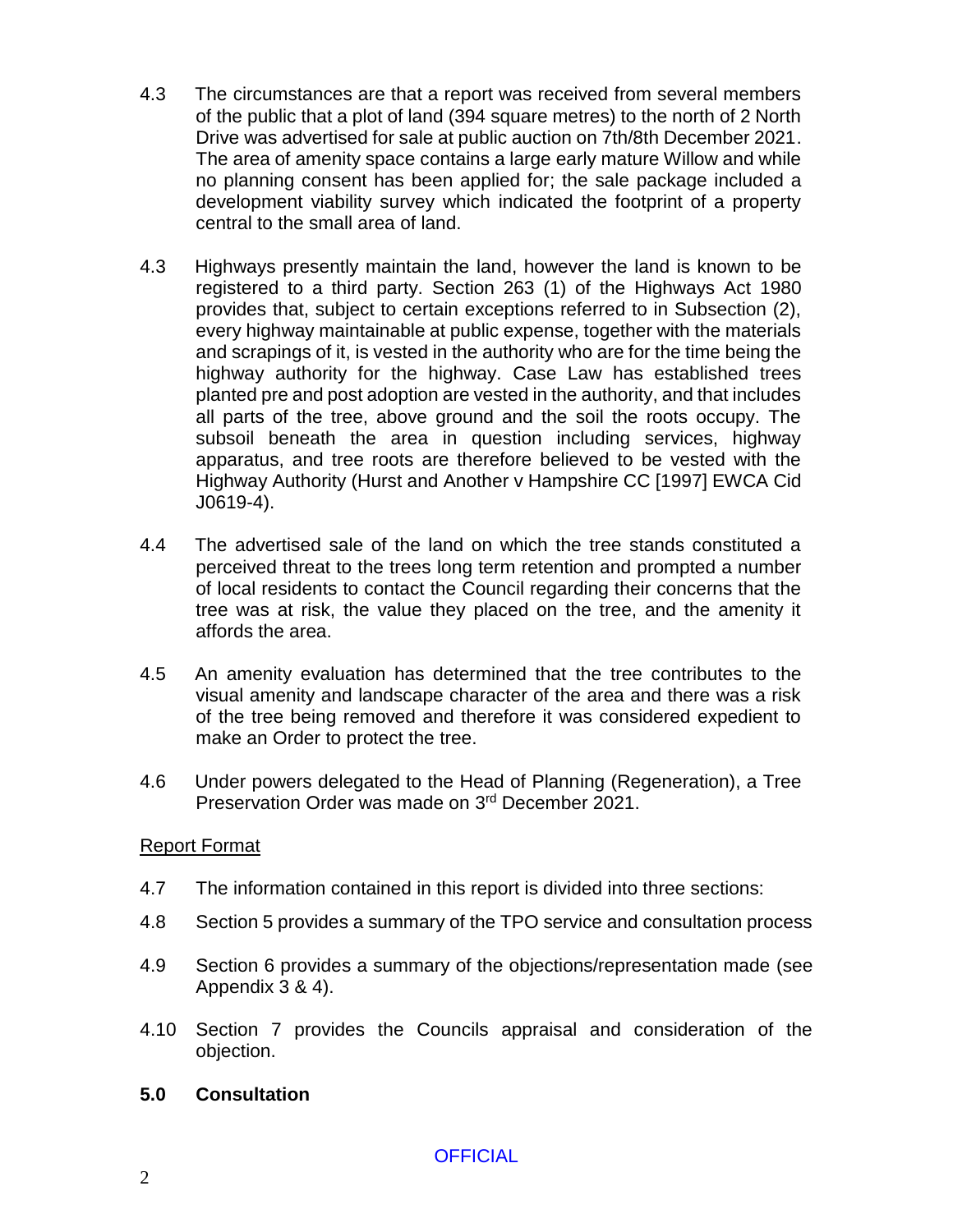- 5.1 On making the TPO a planning authority must publish and serve copies on owners and occupiers of land directly affected by it. There is a 28 day period to object or make representations in respect of the Order. If no objections are made the planning authority may confirm the Order itself if they are satisfied that it is expedient in the interests of amenity to do so. Where objects or representations have been made, then the planning authority must take them into consideration before deciding whether to confirm the Order.
- 5.2 The Order was served on the owner/occupiers of the land and their Agents on 3<sup>rd</sup> December 2021. Copies of the Order were also sent to residents that had requested the Order and Ward Members.

### **6.0 Objections/representations**

- 6.1 The Council has received two objections to the Tree Preservation Order one from Joseph Search Ltd and one from ACS Consulting Ltd on behalf of their client.
- 6.2 Objection 1
- 6.3 Joseph Search Ltd objects to the Order and its implementation for the reasons detailed below;
	- *1. A discrepancy has been noted with the date of visit stated 29th November 2022 on the Landscape appraisal by E Hood. This TPO should not have been granted with such date, and a removal of the TPO with another inspection is necessary.*
	- *2. This typographical error could not be held up in court, where a key clause contains an error such as this 2022 date, the consequences could be significant. As found in question in Wei Guang Real Estates Development Ltd. v. Nettwerk Productions Ltd., 2021 BCSC 215 ("Wei Guang"), where the summary trial judge, through contractual interpretation, found that an environmental indemnity clause was missing the key word "not".*6.4
- 6.4 Objection 2
- 6.5 ACS Consulting Ltd objects to the Order and its implementation for the reasons detailed below;

*The objection is made on 4 grounds which are summarised below.* 

*1. That it is not expedient in the interest of amenity nor is there any amenity value; we do not believe it is expedient in the interest of amenity to protect the tree, nor is there any amenity value that justifies the placing of the tree in a Tree Preservation Order.*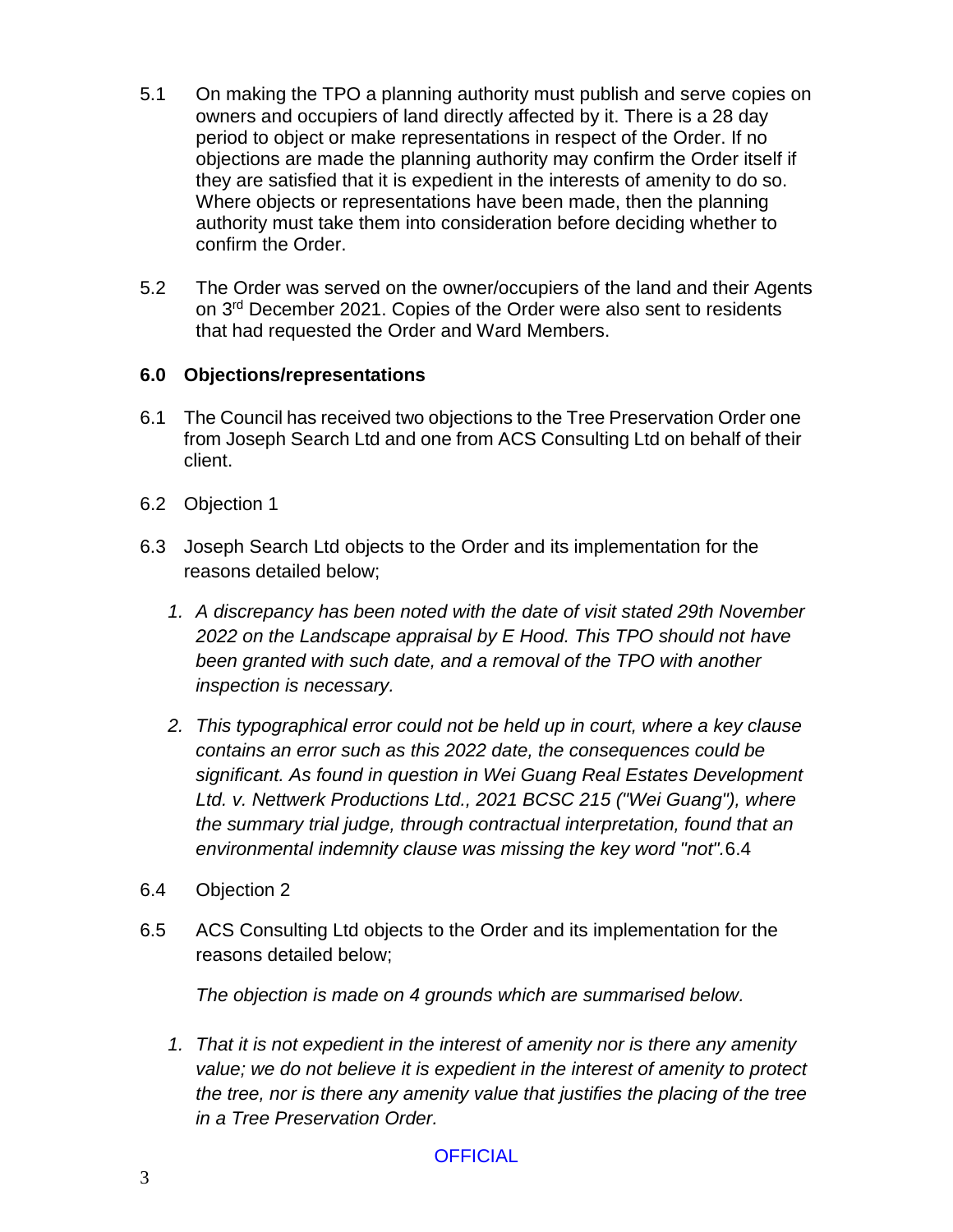- *2. Visibility; current guidance on TPOs notes that public visibility alone will not be sufficient to warrant an Order.*
- *3. Individual, collective, and wider impact; We contend the tree does not contribute significantly to the local environment and its enjoyment by the public, is not special or rare and is no more noteworthy than any other tree within the estate. The tree has no cultural or historic value, its size and form are not remarkable, and it has poor canopy form making no special contribution to warrant protection.*
- *4. Other factors; Central Government advises that trees already under management need not be the subject of an Order. In accordance with Government advice the tree does not require to be protected. The Council suggests there are no reasonably foreseeable actionable nuisances that may be associated or caused by the tree. We suggest this is wrong and that its likely to overgrow the boundary of the adjacent property becoming an actionable nuisance and that its location by a footpath will cause a nuisance that will require addressing.*
- 6.6 Objection 2 a)
- 6.7 ACS Consulting Ltd upholds its objection and submits further comments for consideration.
	- *As advised in Government Guidance (Paragraph:037) Authorities should be mindful that they are responsible for making and confirming Orders and are in effect proposer and judge. They should therefore demonstrate that decisions have been made in an even handed and open manner and we contend this has not occurred.*
	- *There is no risk; site owner could have removed the tree prior to the land being placed on open market. There has been no attempt to remove the tree, thus a TPO is not required and the wrong approach*
	- *Tree is not right tree in right place and the use of TPO legislation in this instance is totally wrong and an abuse of the powers given to the Council*
	- *Any alternative use of the land would need both a stopping up order from the Highways Authority and a planning application, both of which consider the merits of any application. A TPO is not the correct instrument in this instance*
	- *The TPO is being used as a bar to any meaningful future use of a parcel land. A parcel of land that makes up part of the councils housing supply quota.*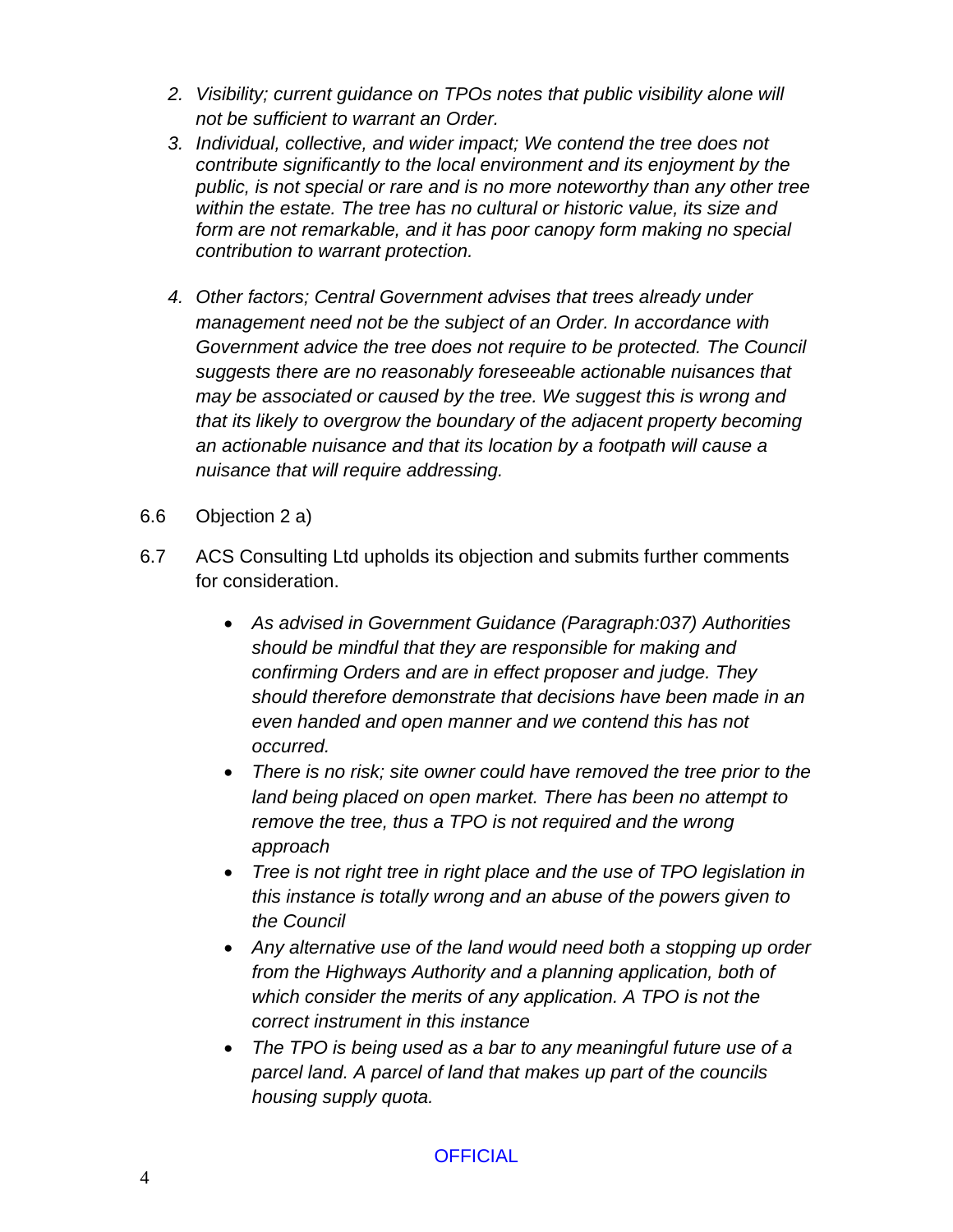### **7.0 Appraisal and consideration of the objection**

- 7.1 Objection 1 by Joseph Search Ltd
- 7.2 It is accepted that the year date on the landscape appraisal which is a supporting document is a typographical error and should read 2021 to reflect the date the site visit was carried out.
- 7.3 Legal advice was sought on the implications of the error within the supporting document. The Legal Department expressed the view that as the TPO document, plan and service documents all state the correct year and date of 2021, that a typographical error on a supporting document would not invalidate the Provisional TPO as served.
- 7.4 Objection 2 by ACS Consulting Ltd
- 7.5 Guidance Tree Preservation Orders and trees in conservation areas states that *'Amenity' is not defined in law…but Orders can be used to protect selected trees if their removal would have a significant negative impact on the local environment and its enjoyment by the public'* (Paragraph 007)

'*It may be expedient to make an order If the Authority believes there is a*  risk of trees being felled, pruned, or damaged in ways which would have a *significant impact on the amenity of the area* '(Paragraph 010)

The Councils view is that the tree stands in a grass verge within the public domain and is clearly visible. The tree may not be fully mature but stands at a junction and is established and clearly visible landscape feature of significant amenity value. The advertised sale of the land on which the tree stands constituted a threat to the trees long term retention and prompted a number of local residents to contact the Council regarding their concerns that the tree was at risk, the value they placed on the tree, and the amenity it affords the area.

- 7.6 The tree is widely visible from several footpaths and roads as illustrated in the Councils Landscape Appraisal and as described within Section 4 of the Amenity Evaluation Checklist. The height and spread of the canopy of the tree presently occupies much of the verge and it is considered that its loss would have a detrimental impact on the existing landscape character and appearance of the area.
- 7.7 The tree is a large, early mature Weeping Willow expresses good vigour and vitality and has become an established and attractive feature of the residential area. The tree is sited a reasonable distance from the closest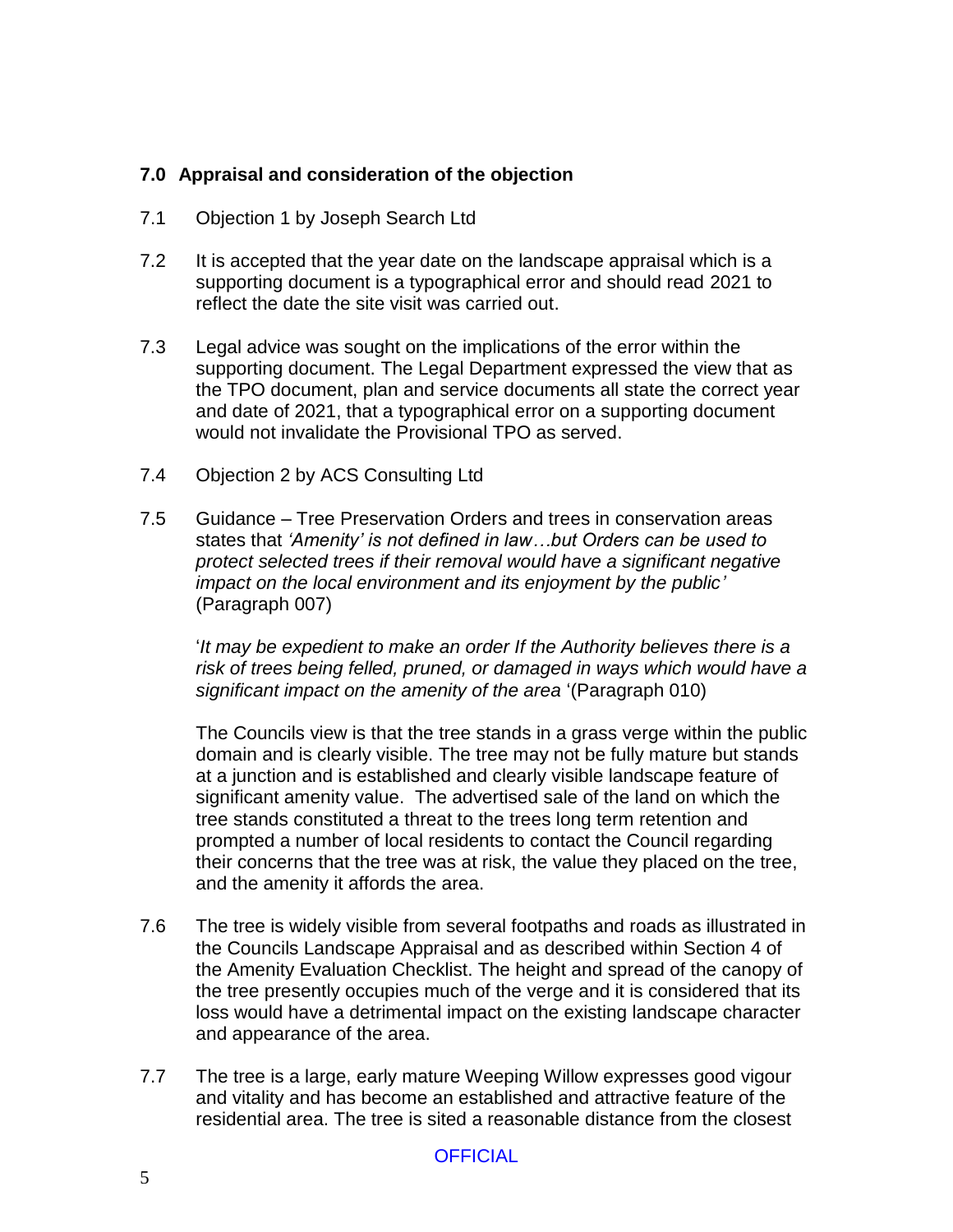property and its growth habit is considered characteristic of the species and not of a 'poor form' as suggested. Weeping willow is a species which would tolerate pruning operations to maintain it as a street tree to achieve appropriate clearances from roads and footpaths and is subsequently considered to be a long-term amenity feature.

- 7.8 The factors that have been considered are visual amenity and risk to the tree as a consequence of the advertised sale of a piece of land that the Local Authority currently maintain as a Highway verge.
- 7.9 The view that the tree can be managed and maintained in this setting is valid as options to maintain the tree in accordance with *BS3998:2010 Tree work - Recommendations* clearly exist to maintain its relationship with the adjacent property, roads, and footpaths. The requirement to provide recommendations for future management as suggested is not considered necessary or relevant in determining whether the tree is worthy of formal protection, nor is this a recommendation of Government Guidance. Damage to adjacent footpaths was not evident at the time of the assessment and while this could be a factor that may require consideration in the future, anticipating root severance as and when this occurs, does not provide adequate justification on its own to dismiss protection of the tree at the present time.
- 7.10 Objection 2 a) by ACS Consulting Ltd
- 7.11 The referenced paragraph 037 relates to the process of Confirming an Order. The Provisional Order has been signed by the Council's Principal Arboricultural & Forestry Officer who has delegated powers under the Councils current Local Scheme of Delegation. The submitted objections have been considered and responded to in writing by the Arboricultural Officer. The circumstances relating to the making of the Order and submitted objections are now being presented to and decided upon by the Northern Planning Committee in accordance with the requirements of Government Guidance and the Councils Local Scheme of Delegation.
- 7.12 The land/highway-maintained verge was advertised for sale on the open market as a development plot. While the tree was not removed prior to the auction, the expressed intention to sell an area of open space for development clearly suggests a threat to the long-term future of the tree.
- 7.13 The matter of suitability in terms of right tree in right place is subjective. The tree has amenity value and has been demonstrated to be enjoyed by the public at large. Protection of the tree was proven to be expedient given the advertised auction and the service of the TPO is therefore considered justified and in accordance with Government Guidance.
- 7.14 Alternative use of the land would require the submission of a planning application and a stopping up Order which would consider the merits of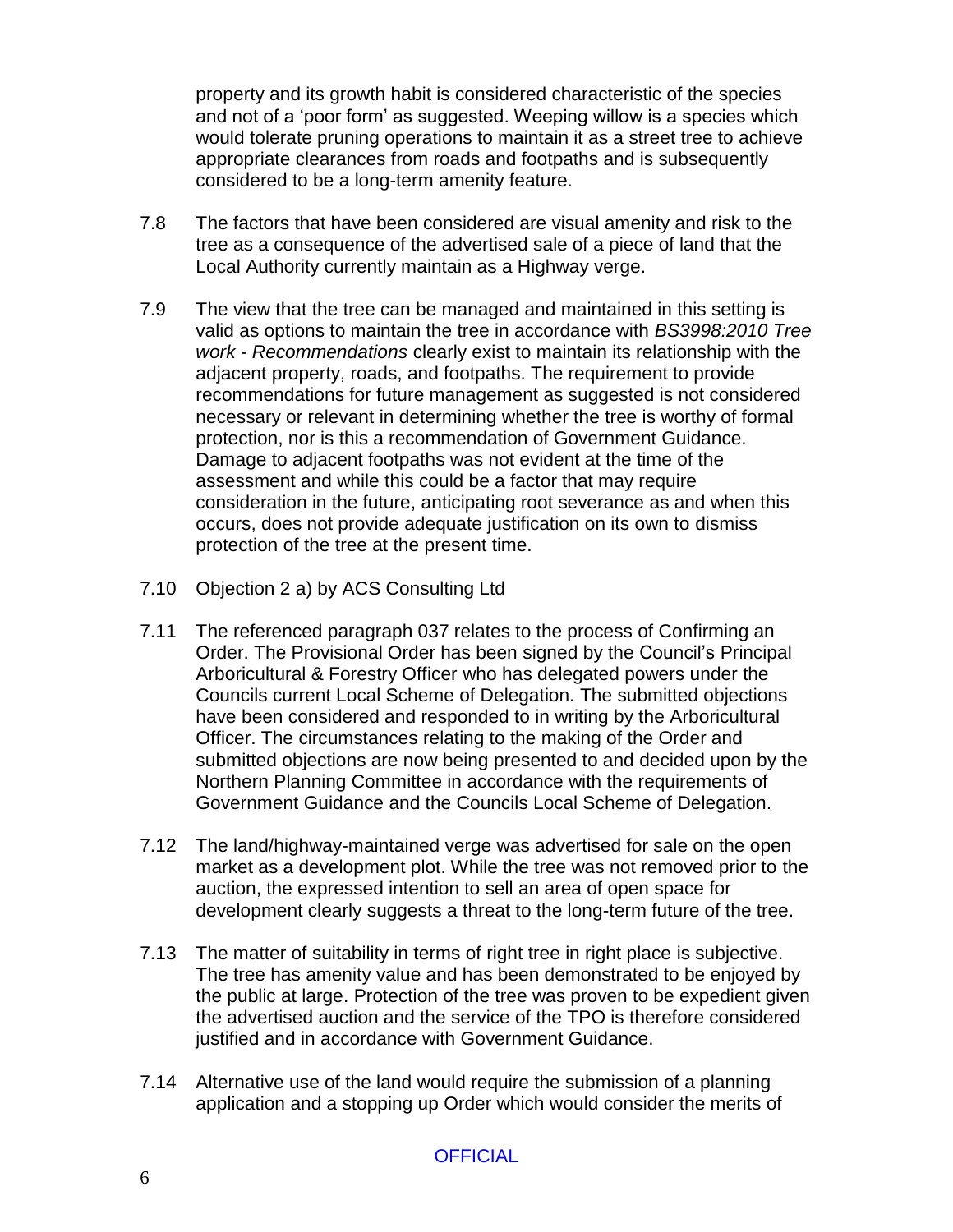any application although neither of these instruments would prevent the removal of the tree in advance of any submission.

7.15 Confirmation has been received from Strategic Planning that the land is currently allocated as amenity open space and that policies RT1 and RT2 of the adopted Macclesfield Local Plan are applicable. The land does not form part of Cheshire East Councils 5-year housing supply

### **8.0. Implications of Recommendation**

### 8.1 **Legal Implications**

8.1.1The validity of a TPO may be challenged in the High Court on the grounds that the TPO is not within the powers of the Act or that the requirements of the Act or Regulations have not been complied with in respect of the TPO. When a TPO is in place, the Council's consent is necessary for felling and other works, unless the works fall within certain exemptions e.g. to remove a risk of serious harm. It is an offence to cut down, top, lop, uproot, willfully damage or willfully destroy any tree to which the Order relates except with the written consent of the authority.

### 8.2 **Finance Implications**

8.2.1No direct implication

## 8.3 **Policy Implications**

8.3.1Cheshire East Local Plan – SE5 - Trees, hedgerows and woodland

## 8.4 **Equality Implications**

8.4.1No direct implication

## 8.5 **Human Resource Implications**

8.5.1No direct implication

## 8.6 **Risk Management Implications**

8.6.1No direct implication

## 8.7 **Rural Communities Implications**

8.7.1No direct implication

# 8.8 **Implication for Children & Young People/Care for Children**

8.8.1 No direct implication